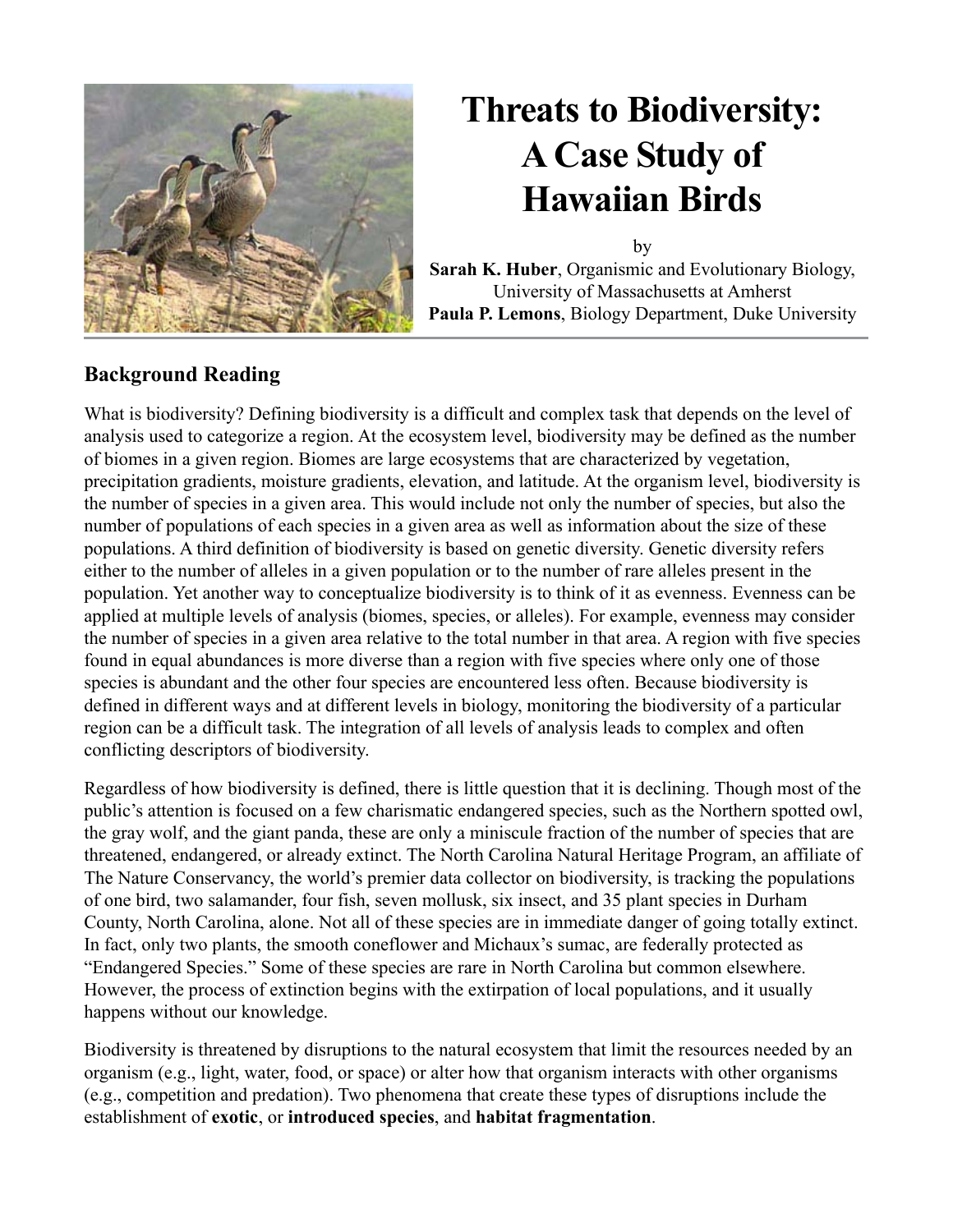The establishment of introduced species threatens indigenous biota. Introduced species are brought to an area either intentionally or by accident and are not part of the native ecosystem. Although most introduced species fail to survive in a new habitat, some actually thrive and can out-compete native species, prey on native species, transmit exotic diseases, facilitate the spread of native diseases, hybridize with natives, and alter habitats.

Some of these effects are observed with the salt cedar, a tree that derives its name from the fact that it concentrates salts in its leaves. This drought-tolerant tree was introduced into the western United States in the early part of the last century to control erosion. It spread rapidly, and now many streams, particularly in the southwest, are lined with nothing but salt cedar. The leaf litter causes the soil to become too saline for native cottonwood and willow seedlings to establish. Given that the native vegetation along southwestern rivers and streams is possibly the most productive habitat for breeding birds in North America, it is not surprising that bird populations have been affected, including the endangered southwestern willow flycatcher and Bell's vireo (cowbirds are also a problem for these species).

Along with introduced species, habitat fragmentation may disturb native ecosystems. When people alter natural areas, for example, through agriculture or urban sprawl, the habitats needed to sustain native species are often eliminated. The remaining natural areas are left isolated. This process is referred to as habitat fragmentation. This problem is one of the major concerns of conservation biologists. With habitat fragmentation, the direct loss of suitable habitat is not the only problem. Other, less obvious effects can also be important. For example, breaking up large populations into smaller ones that cannot remain self-sustaining may result in loss of genetic exchange among different populations, or increased edge effects. In the take-home exercise, you'll learn how the introduction of ungulates such as cattle, goats, or pigs by humans has led to habitat fragmentation.



Unfragmented forest. Shaded areas represent forest areas where breeding birds are NOT vulnerable to nest parasites like cowbirds.



Forest following fragmentation by a road and pasture. Notice the disproportionate decrease in habitat suitable for deep-forest birds.

But why should humans worry about introduced species, habitat fragmentation, or even extinction? Practically speaking, numerous species fulfill crucial ecological roles in our biosphere by recycling nutrients, producing oxygen, or pollinating plants, while other species are actual or potential natural resources that can be used for crops, fibers, and medicine. Reservoirs of genes for disease resistance can be found in the wild relatives of crop plants or domestic livestock. When the value of biodiversity is assessed in terms of ecology and resources, its importance to human health, the economy, social justice, and national security can be appreciated (for a review, see Lubchenco 1998). Others argue that biodiversity should be preserved for ethical and aesthetic reasons.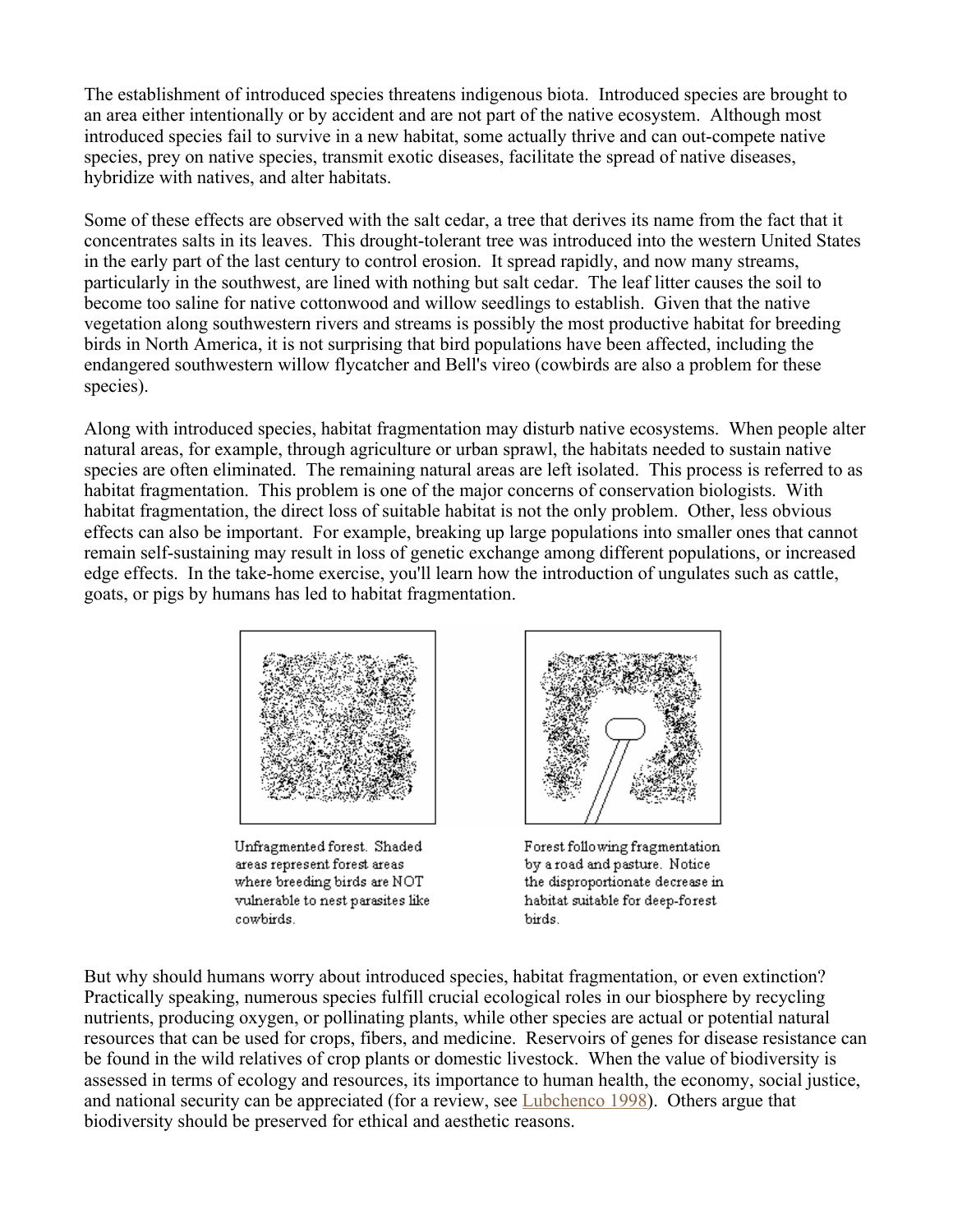Over the next two weeks you will examine the biodiversity crisis using the Hawaiian Islands as a case study. This archipelago is geographically diverse in size, elevation, and habitat type and is historically rich in biodiversity. Hawaii's flora and fauna is an example of how isolation can lead to adaptive radiation (the emergence, from a common ancestor, of numerous species to fill underused niches). This has produced many very specialized species, most of which are endemic, meaning they are found nowhere else on Earth. However, these species are particularly vulnerable to the effects of introduced species, habitat loss and fragmentation. To put the magnitude of the problem in perspective, the Hawaii Natural Heritage Program tracks 30 vertebrates, 102 invertebrates, and 515 plants that are considered to be "critically imperiled globally" (1-5 occurrences and/or fewer than 1,000 individuals remaining, or more abundant but facing extremely serious threats range-wide) or "imperiled globally" (6-20 occurrences and/or 1,000-3,000 individuals remaining, or more abundant but facing serious threats range-wide). For comparison, in New Jersey, which is approximately the size of Hawaii, the Natural Heritage Program tracks 3 vertebrates, 14 invertebrates, and 21 plants that are "critically imperiled globally" or "imperiled globally." We will attempt to understand some of the reasons why, over the last several centuries, there has been a massive decline in Hawaii's biodiversity.



- Hawaii Natural Heritage Program. 2002. Natural Diversity Database. University of Hawaii at Manoa. 3050 Maile Way, Gilmore 409, Honolulu, Hawaii 96822.
- Lubchenco, J. 1998. Entering the century of the environment: a new social contract for science. *Science* 279:491-497.
- NatureServe. 2001. The New Jersey Natural Heritage Program. <http://www.natureserve.org/nhp/us/nj/index.html>
- The North Carolina Natural Heritage Program. 2002. <http://www.ncsparks.net/nhp/county.html>
- Robinson, S.K., F.R. Thompson, III, T.M. Donovan, D.R. Whitehead, and J. Faaborg. 1995. Regional forest fragmentation and the nesting success of migratory birds. *Science* 267:1987- 1990.
- Wilson, E.O. 1992. *The Diversity of Life*. Cambridge, MA: The Belknap Press of Harvard University Press.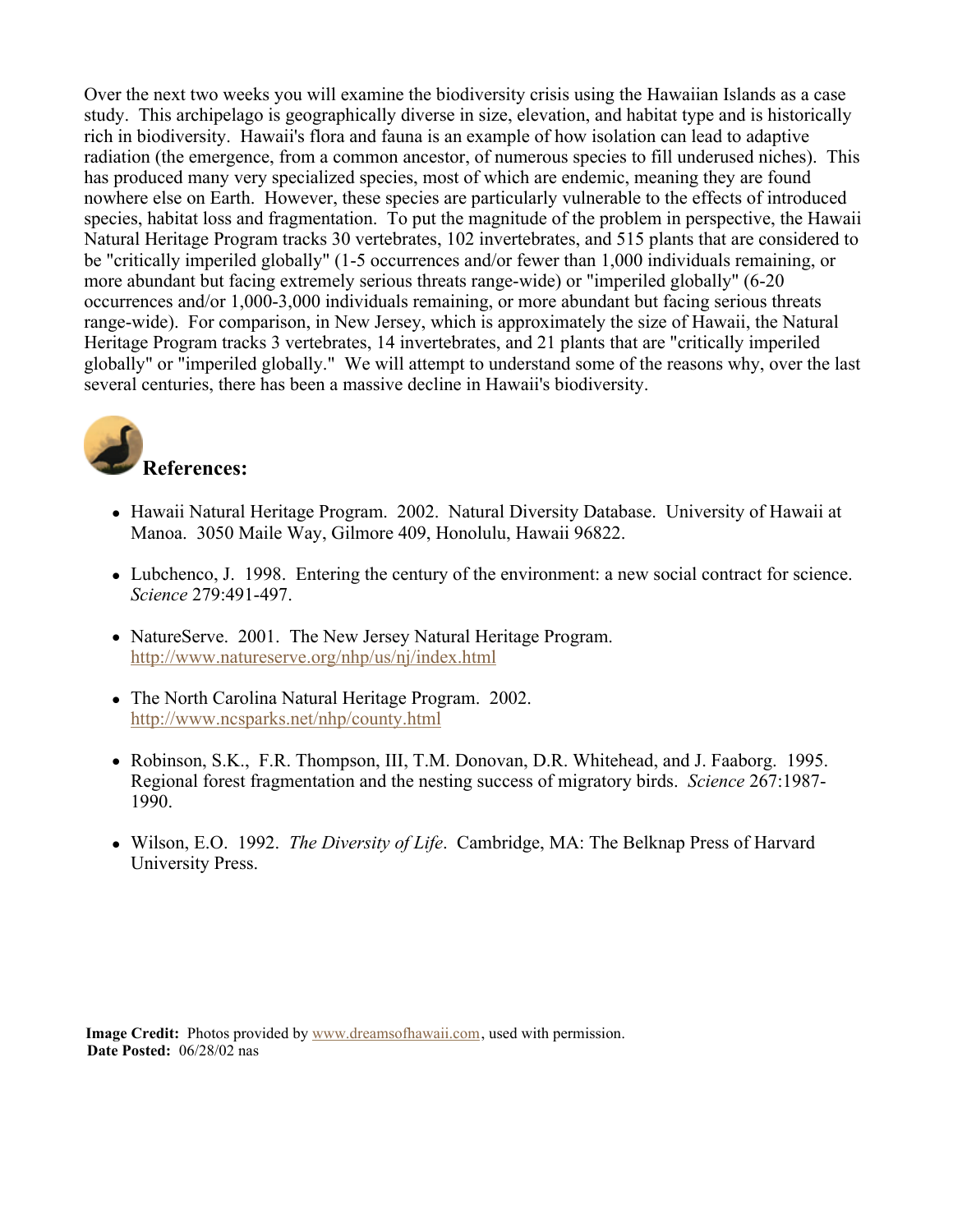### **In-Class Exercise**

1. Examine the data presented in Table 1. How many of these species are currently extinct? What other trends do you notice? What factors might contribute to these trends?

| Group                    | <b>Species Known to</b><br><b>Have Existed</b> | Current<br><b>Species</b> | <b>Endangered or</b><br><b>Threatened Species</b> | Number of<br><b>Extinct Species</b> |
|--------------------------|------------------------------------------------|---------------------------|---------------------------------------------------|-------------------------------------|
| Seabirds                 | $22+$                                          | 22                        | 2                                                 |                                     |
| Herons                   |                                                | 1                         | $\boldsymbol{0}$                                  |                                     |
| Ibises                   | $\overline{2}$                                 | $\boldsymbol{0}$          |                                                   |                                     |
| Waterfowl                | 11                                             | 3                         | 3                                                 |                                     |
| Hawks                    | 3                                              |                           |                                                   |                                     |
| Rails                    | 11                                             | $\overline{2}$            | $\overline{2}$                                    |                                     |
| <b>Stilts</b>            |                                                |                           |                                                   |                                     |
| Owls                     | $\overline{4}$                                 |                           | $\theta$                                          |                                     |
| Crows                    | 3                                              |                           |                                                   |                                     |
| Honeyeaters              | 6                                              | $\overline{2}$            | $\overline{2}$                                    |                                     |
| Old World<br>Flycatchers |                                                |                           | $\overline{0}$                                    |                                     |
| Old World<br>Warblers    | 1                                              | 1                         |                                                   |                                     |
| Hawaiian<br>Thrushes     | 6                                              | 3                         | $\overline{2}$                                    |                                     |
| Honeycreepers            | 45                                             | 20                        | 9                                                 |                                     |
| Totals                   | $117+$                                         | 59                        | 24                                                |                                     |

**Table 1. Status of native birds breeding in the Hawaiian Islands.**

Table 1 modified from Scott, J.M., C.B. Kepler, C. van Riper III, and S.I. Fefer. (1988). Conservation of Hawaii's vanishing avifauna. *Bioscience* 38(4):238-253.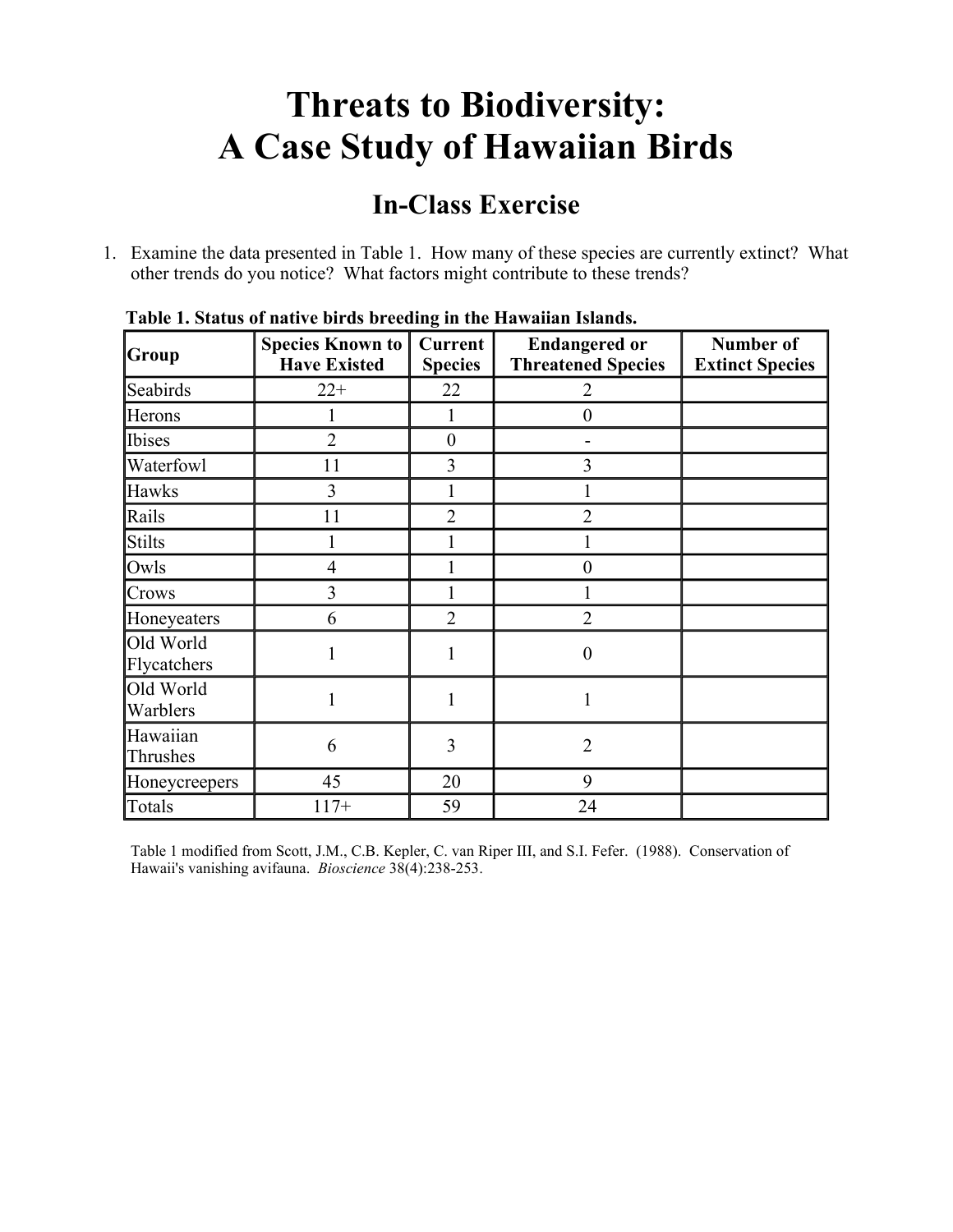- 2. One factor that leads to a decline in biodiversity is the introduction of non-native species. However, most species that are introduced to an area do not become established. What are some characteristics of species that might make them more likely to thrive in a new habitat?
- 3. Several species of large rats arrived to Hawaii as stowaways on ships. These rats live in a variety of habitats and eat a variety of foods, both plants and animals. Speculate about how these introduced rats could directly and indirectly affect native bird species.

- 4. Researchers hypothesize that several factors may affect the extent of predation by rats on birds. These factors include bird size, nesting site, and the amount of time young spend in the nest (duration of egg incubation and nestling period). Formulate one hypothesis and its accompanying null hypothesis about how one of these factors might affect predation.
	- a. Bird size:
		- $\blacksquare$  H1 (hypothesis):
		- $\blacksquare$  H0 (null hypothesis):
	- b. Nesting site:
		- $\blacksquare$  H1 (hypothesis):
		- $\blacksquare$  H0 (null hypothesis):
	- c. Incubation and nestling period:
		- $\blacksquare$  H1 (hypothesis):
		- $\blacksquare$  H0 (null hypothesis):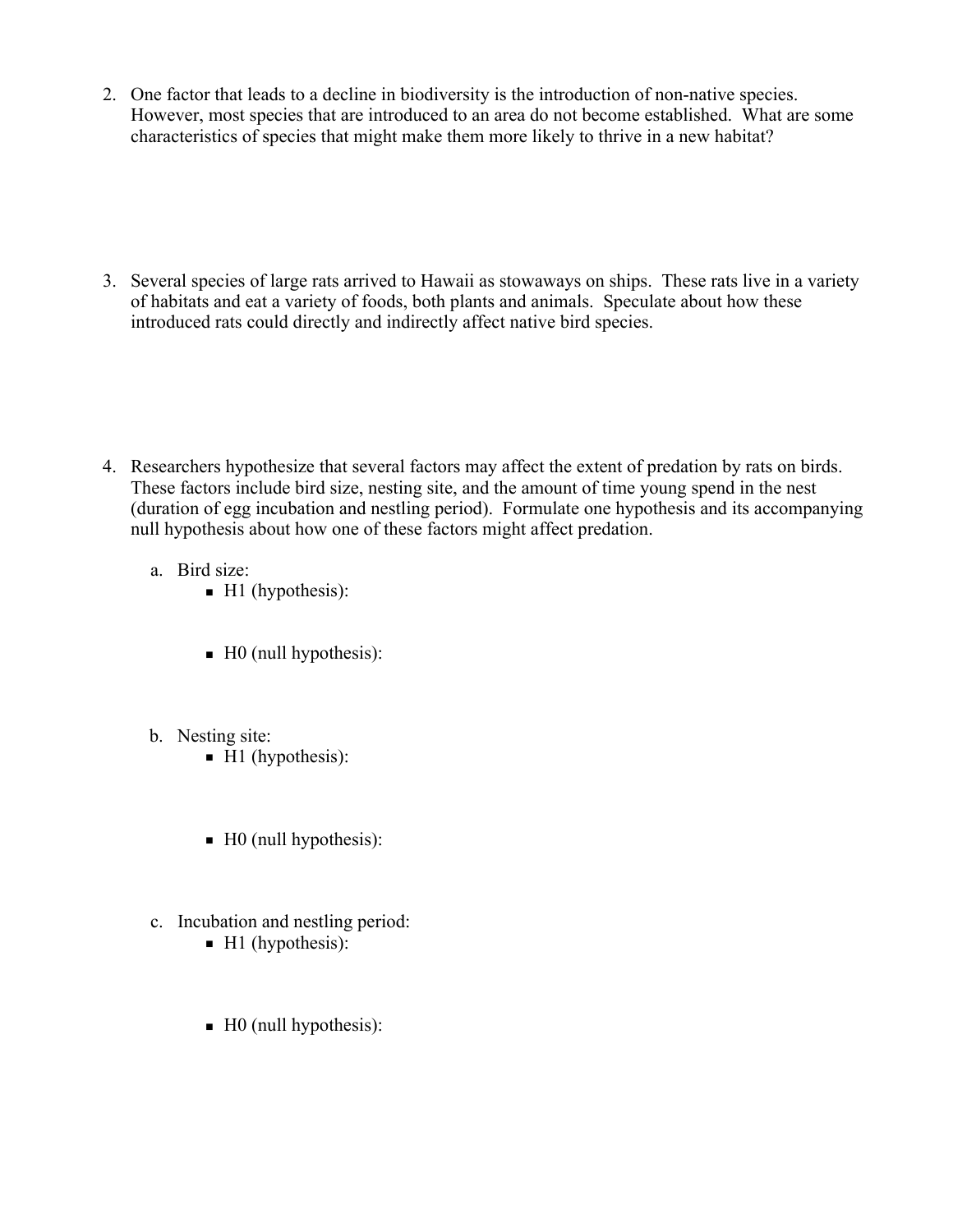5. Examine the data given to you (Table 2a, 2b, or 2c). Does the data support or refute your hypothesis?

**Table 2a. Predation by rats (***R. rattus* **and** *R. exulans***) on birds.** Included in this table are the typical stages of life at which rats prey upon the species of bird listed, the population trends of each bird species since rats were introduced, and the size of each bird measured as the average length of male and female birds.

| <b>Bird Species</b>                                                       | <b>Stage of Life-Cycle</b><br><b>Preyed Upon</b> | <b>Effect on Population</b>                                                | <b>Size</b><br>(cm) |
|---------------------------------------------------------------------------|--------------------------------------------------|----------------------------------------------------------------------------|---------------------|
| Diomedea immutabilis<br>(Laysan Albatross)                                | Chicks                                           | Continuing coexistence with rats                                           | 81                  |
| Diomedea nigripes<br>(Black-footed Albatross)                             | Chicks                                           | Minor                                                                      | 81                  |
| Pterodroma hypoleuca<br>(Bonin Petrel)                                    | Eggs, chicks                                     | Major decline                                                              | 30                  |
| Pterodroma phaeopygia<br>sandwichensis<br>(Hawaiia Dark-rumped<br>Petrel) | Chicks                                           | Nearly 40% of eggs and chicks<br>destroyed during 2-year study             | 43                  |
| Phaethon rubricauda<br>(Red-tailed Tropicbird)                            | Eggs, chicks                                     | Up to 65% and 100% losses of eggs<br>and chicks respectively in some years | 102                 |
| Puffinus pacificus<br>(Wedge-tail Shearwater)                             | Eggs, ?chicks                                    | Minor                                                                      | 43                  |
| Fregata minor<br>(Great Frigatebird)                                      | <b>Adults</b>                                    | Minor                                                                      | 94                  |
| Porzana palmeri<br>(Laysan Rail)                                          | Unknown                                          | Extinction                                                                 | 15                  |
| Sterna fuscata<br>(Sooty Tern)                                            | Eggs, chicks                                     | Continuing coexistence with rats                                           | 43                  |
| Sterna lunata<br>(Grey-backed Tern)                                       | Eggs, chicks                                     | All young destroyed in one year                                            | 38                  |
| Telespyza cantans<br>(Laysan Finchbill)                                   | Unknown                                          | Extinction                                                                 | 19                  |

Table 2a modified from:

° Atkinson, I. A. E. 1985. The spread of commensal species of *Rattus* to oceanic islands and their effects on island avifaunas. In P. J. Moors (ed.), *Conservation of Island Birds*. pp. 35-81. ICBP Technical Publication No. 3.

° Pratt, D. H., Bruner, P. L., and Berrett, D. G. 1987. *A Field Guide to the Birds of Hawaii and the Tropical Pacific*. Princeton, NJ: Princeton University Press.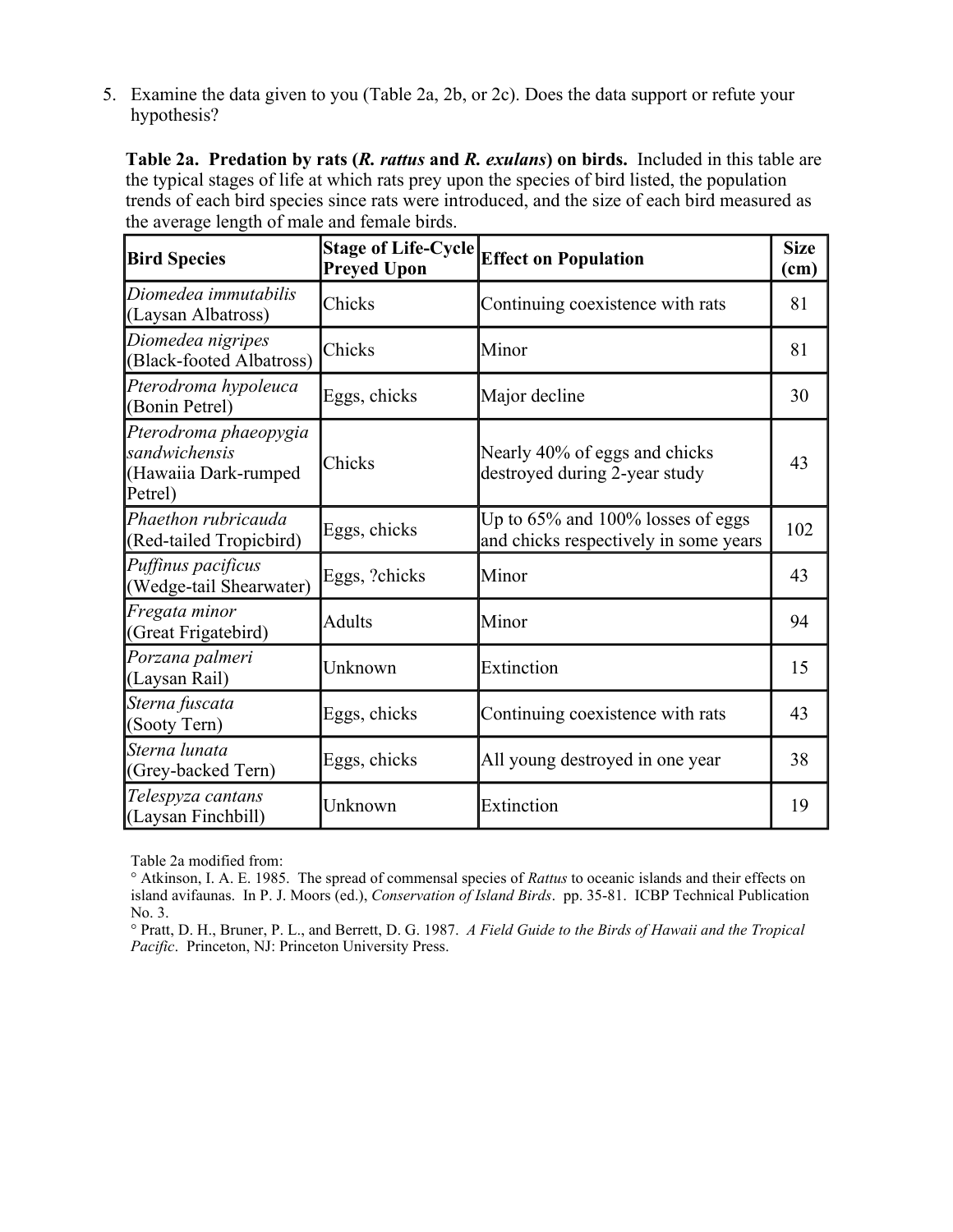**Table 2b. Predation by rats (***R. rattus* **and** *R. exulans***) on birds.** Included in this table are the typical stages of life at which rats prey upon the species of bird listed, the population trends of each bird species since rats were introduced, and the usual nest location for each species.

| <b>Bird Species</b>                                                          | <b>Stage of Life-</b><br><b>Cycle Preyed</b><br>Upon | <b>Effect on Population</b>                                                         | <b>Usual Nest</b><br><b>Situation</b> |
|------------------------------------------------------------------------------|------------------------------------------------------|-------------------------------------------------------------------------------------|---------------------------------------|
| Diomedea immutabilis<br>(Laysan Albatross)                                   | Chicks                                               | Continuing coexistence with rats                                                    | Ground<br>surface                     |
| Diomedea nigripes<br>(Black-footed<br>Albatross)                             | Chicks                                               | Minor                                                                               | Ground<br>surface                     |
| Pterodroma hypoleuca<br>(Bonin Petrel)                                       | Eggs, chicks                                         | Major decline                                                                       | <b>Burrows</b>                        |
| Pterodroma<br>phaeopygia<br>sandwichensis<br>(Hawaiia Dark-rumped<br>Petrel) | Chicks                                               | Nearly 40% of eggs and chicks<br>destroyed during 2-year study                      | <b>Burrows</b>                        |
| Phaethon rubricauda<br>(Red-tailed Tropicbird)                               | Eggs, chicks                                         | Up to $65\%$ and $100\%$ losses of<br>eggs and chicks respectively in<br>some years | Ground<br>surface                     |
| Puffinus pacificus<br>(Wedge-tail<br>Shearwater)                             | Eggs, ?chicks                                        | Minor                                                                               | <b>Burrows</b>                        |
| Fregata minor<br>(Great Frigatebird)                                         | <b>Adults</b>                                        | Minor                                                                               | Branches <<br>3m high                 |
| Porzana palmeri<br>(Laysan Rail)                                             | Unknown                                              | Extinction                                                                          | Ground<br>surface                     |
| Sterna fuscata<br>(Sooty Tern)                                               | Eggs, chicks                                         | Continuing coexistence with rats                                                    | Ground<br>surface                     |
| Sterna lunata<br>(Grey-backed Tern)                                          | Eggs, chicks                                         | All young destroyed in one year                                                     | Ground<br>surface                     |
| Telespyza cantans<br>(Laysan Finchbill)                                      | Unknown                                              | Extinction                                                                          | On or near<br>ground                  |

Table 2b modified from Atkinson, I. A. E. 1985. The spread of commensal species of *Rattus* to oceanic islands and their effects on island avifaunas. In P. J. Moors (ed.), *Conservation of Island Birds*. pp. 35-81. ICBP Technical Publication No. 3.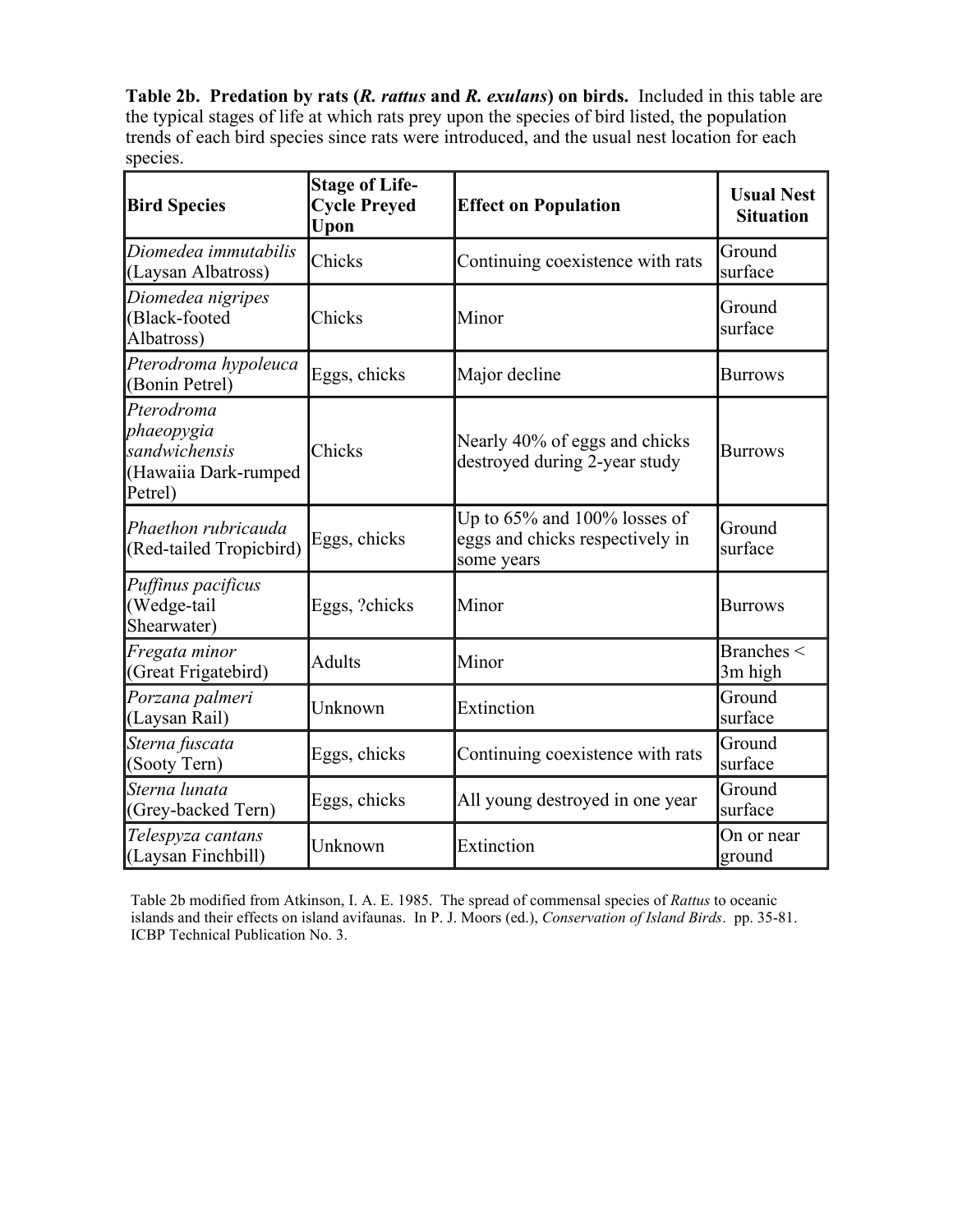**Table 2c. Predation by rats (***R. rattus* **and** *R. exulans***) on birds.** Included in this table are the typical stages of life at which rats prey upon the species of bird listed, the population trends of each bird species since rats were introduced, incubation and nestling periods for bird species. The incubation period is determined as the number of days from egg laying to hatching. Nestling period is determined as the number of days from hatching to fledging.

| <b>Bird Species</b>                                                                        | <b>Stage of Life-</b><br><b>Cycle Preyed</b><br>Upon | <b>Effect on Population</b>                                                            | <b>Incubation</b><br><b>Period (Days)</b> | <b>Nestling</b><br><b>Period</b><br>(Days) |
|--------------------------------------------------------------------------------------------|------------------------------------------------------|----------------------------------------------------------------------------------------|-------------------------------------------|--------------------------------------------|
| Diomedea<br>immutabilis <sup>1,4</sup><br>(Laysan Albatross)                               | Chicks                                               | Continuing coexistence<br>with rats                                                    | $62 - 67$                                 | 140                                        |
| Diomedea<br>nigripes <sup>1,4</sup><br>(Black-footed<br>Albatross)                         | Chicks                                               | Minor                                                                                  | $62 - 67$                                 | 165                                        |
| Pterodroma<br>hypoleuca <sup>2,3</sup><br>(Bonin Petrel)                                   | Eggs, chicks                                         | Major decline                                                                          | 48.7                                      | Unknown                                    |
| Pterodroma<br>phaeopygia<br>sandwichensis <sup>1</sup><br>(Hawaiia Dark-<br>rumped Petrel) | Chicks                                               | Nearly 40% of eggs and<br>chicks destroyed during<br>2-year study                      | 50-55                                     | 115                                        |
| Phaethon<br>rubricauda <sup>3,4</sup><br>(Red-tailed<br>Tropicbird)                        | Eggs, chicks                                         | Up to $65\%$ and $100\%$<br>losses of eggs and chicks<br>respectively in some<br>years | $40 - 50$                                 | Unknown                                    |
| Puffinus pacificus <sup>1,4</sup><br>(Wedge-tail<br>Shearwater)                            | Eggs, ?chicks                                        | Minor                                                                                  | $48 - 63$                                 | 60-90                                      |
| Fregata minor <sup>1,4</sup><br>(Great Frigatebird)                                        | <b>Adults</b>                                        | Minor                                                                                  | $51 - 57$                                 | 166                                        |
| Porzana palmeri<br>(Laysan Rail)                                                           | Unknown                                              | Extinction                                                                             | Unknown                                   | Unknown                                    |
| Sterna fuscata <sup>3,4</sup><br>(Sooty Tern)                                              | Eggs, chicks                                         | Continuing coexistence<br>with rats                                                    | $27 - 33$                                 | 16                                         |
| Sterna lunata <sup>4</sup><br>(Grey-backed Tern)                                           | Eggs, chicks                                         | All young destroyed in<br>one year                                                     | 24-35                                     | Unknown                                    |
| Telespyza cantans<br>(Laysan Finchbill)                                                    | Unknown                                              | Extinction                                                                             | Unknown                                   | Unknown                                    |

Table 2c modified from Atkinson, I.A.E. 1985. The spread of commensal species of *Rattus* to oceanic islands and their effects on island avifaunas. In P. J. Moors (ed.), *Conservation of Island Birds*. pp. 35-81. ICBP Technical Publication No. 3.

<sup>1</sup>Berger, A.J. 1972. *Hawaiian Birdlife*. Honolulu: The University Press of Hawaii.

<sup>2</sup>Grant, G.S., J. Warham, T.N. Pettit, and G.C. Whittow. 1983. Reproductive behavior and vocalizations of the Bonin Petrel (*Pterodroma hypoleuca*). *Wilson Bulletin* 95(4):522-539.

3Harrison, C.S. 1990. *Seabirds of Hawaii: Natural History and Conservation*. Ithaca, NY: Cornell University Press. 4Niethammer, K.R., J.I. Megyesi, and D. Hu. 1992. Incubation periods for 12 seabird species at French Frigate Shoals, Hawaii. *Colonial Waterbirds* 15(1):124-127.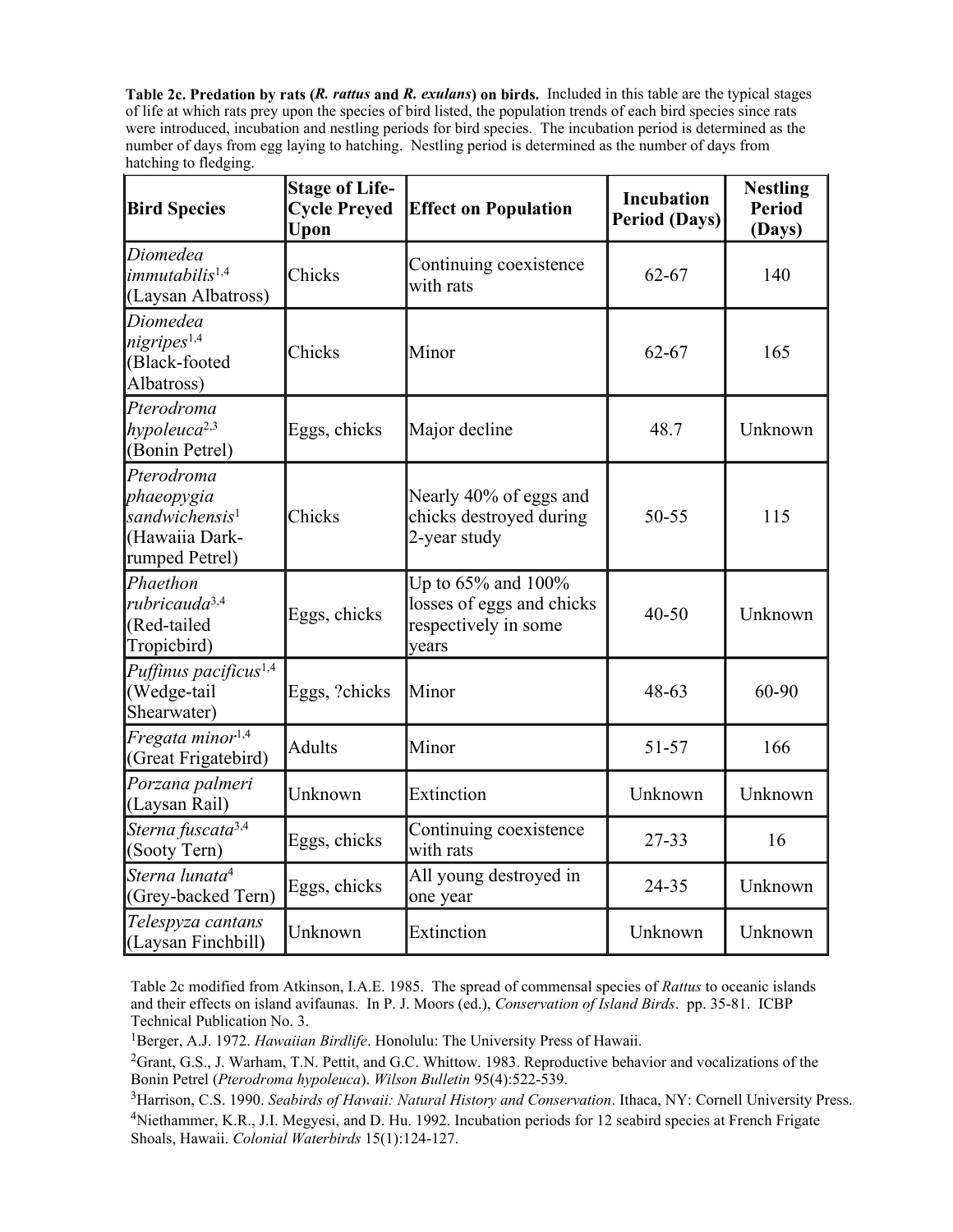### **Group 1—Take-Home Assignment**

As you discovered in class, introduced small mammals like the black rat have devastated the bird populations of Hawaii through predation. However, grazing mammals such as pigs, cows, and goats also have contributed to the decline and extinction of Hawaiian birds. In 1778 and the years following, large numbers of these mammals were brought to the Hawaiian Islands for agricultural reasons on expeditions led by Captain James Cook and other sea captains. Since that time, many of these mammals have become feral (i.e., though once domesticated, they no longer depend on humans).

Your assignment, as a class, is to develop an understanding of the problems associated with the introduction of these ungulates (hoofed mammals) to the Hawaiian biota, specifically to native birds. We can categorize these problems as follows: (1) how ungulates affect the habitat of native birds, (2) how ungulates facilitate the spread and establishment of other introduced species, and (3) why Hawaii's birds are particularly susceptible to introduced species. During the next week, each group in your class will examine one of these aspects of the problem using information you get from the list of references below. Next week, groups will share their findings with the entire class.

#### **Group 1: How might the ungulates introduced to Hawaii affect the habitats of native birds?**

#### **Use the following references to generate your response:**

- Drost, C.A., and G.M. Fellers. 1999. Non-native animals on public lands. [http://biology.usgs.gov/s+t/noframe/x180.htm.](http://biology.usgs.gov/s+t/noframe/x180.htm)
- Scott, J.M., C.B. Kepler, C. van Riper III, and S.I. Fefer. 1988. Conservation of Hawaii's vanishing avifauna. *BioScience* 38(4):238-253.
- $\bullet$  Scott, J.M. 11/30/1999. Hawaii—Overview. <http://biology.usgs.gov/s+t/noframe/t283.htm>
- Stone, C.P. 1989. Non-native land vertebrates. In: C.P. Stone and D.B. Stone (eds.). *Conservation Biology in Hawaii*. Honolulu: University of Hawaii Cooperative National Park Resources Studies Unit. pp88-95.
- Stone, C.P., and L.L. Loope. 1987. Reducing negative effects of introduced animals on native biotas in Hawaii: What is being done, what needs doing, and the role of national parks. *Environmental Conservation* 14:245-258.
- Vitousek, P.M., L.L. Loope, and C.P Stone. 1987. Introduced species in Hawaii: Biological effects and opportunities for ecological research. *Trends in Ecology and Evolution* 2(7):224-227.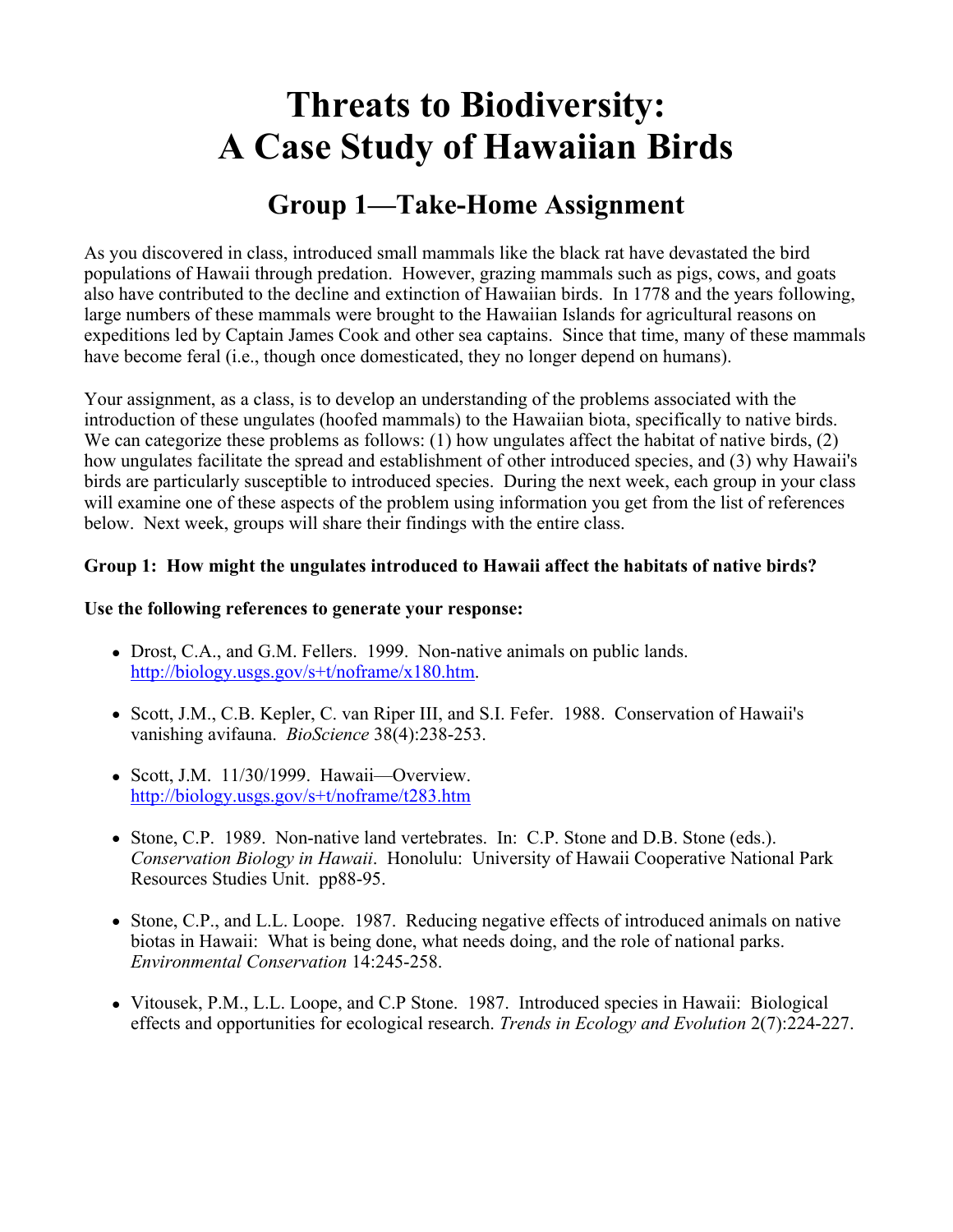### **Group 2—Take-Home Assignment**

As you discovered in class, introduced small mammals like the black rat have devastated the bird populations of Hawaii through predation. However, grazing mammals such as pigs, cows, and goats also have contributed to the decline and extinction of Hawaiian birds. In 1778 and the years following, large numbers of these mammals were brought to the Hawaiian Islands for agricultural reasons on expeditions led by Captain James Cook and other sea captains. Since that time, many of these mammals have become feral (i.e., though once domesticated, they no longer depend on humans).

Your assignment, as a class, is to develop an understanding of the problems associated with the introduction of these ungulates (hoofed mammals) to the Hawaiian biota, specifically to native birds. We can categorize these problems as follows: (1) how ungulates affect the habitat of native birds, (2) how ungulates facilitate the spread and establishment of other introduced species, and (3) why Hawaii's birds are particularly susceptible to introduced species. During the next week, each group in your class will examine one of these aspects of the problem using information you get from the list of references below. Next week, groups will share their findings with the entire class.

### **Group 2: How might the ungulates introduced to Hawaii aid in the establishment and spread of other introduced species?**

#### **Use the following references to generate your response:**

- Scott, J.M., C.B. Kepler, C. van Riper III, and S.I. Fefer. 1988. Conservation of Hawaii's vanishing avifauna. *BioScience* 38(4):238-253.
- $\bullet$  Scott, J.M. 11/30/1999. Hawaii—Overview. <http://biology.usgs.gov/s+t/noframe/t283.htm>
- Stone, C.P. 1989. Non-native land vertebrates. In: C.P. Stone and D.B. Stone (eds.). *Conservation Biology in Hawaii*. Honolulu: University of Hawaii Cooperative National Park Resources Studies Unit. pp88-95.
- Stone, C.P., and L.L. Loope. 1987. Reducing negative effects of introduced animals on native biotas in Hawaii: What is being done, what needs doing, and the role of national parks. *Environmental Conservation* 14:245-258.
- Vitousek, P.M., L.L. Loope, and C.P Stone. 1987. Introduced species in Hawaii: Biological effects and opportunities for ecological research. *Trends in Ecology and Evolution* 2(7):224-227.